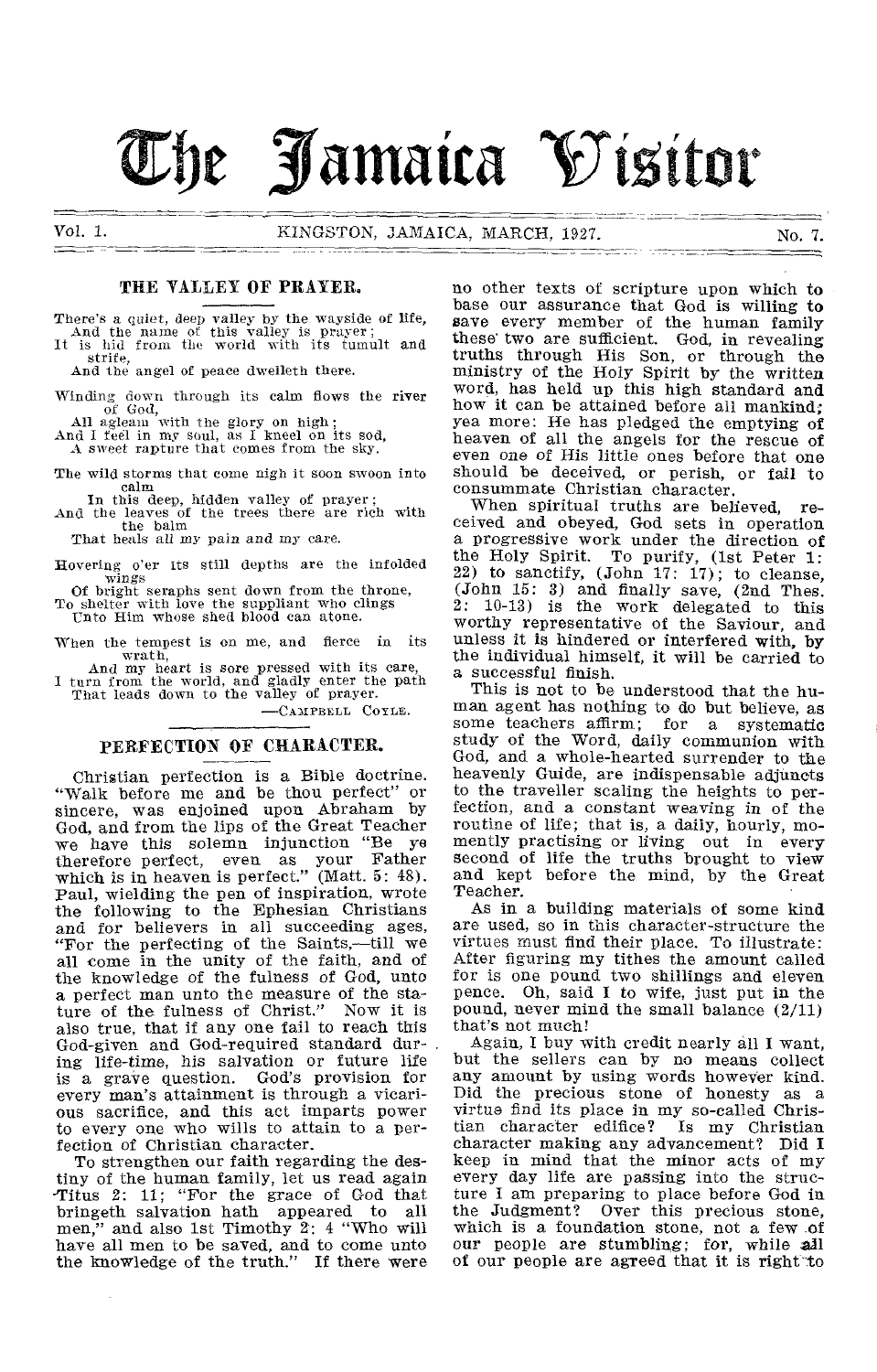be honest, many are failing to act that virtue out in daily business transactions, thereby giving evidence of a deformity in the character structure that must meet the unfailing eye of the Great Architect.

METHUSELAH JONES.

#### CHURCH LEADERSHIP.

A few paragraphs from the little book, "The Officers of the Church" may be helpful to many who are not familiar with the duties reouired of church officers. A copy of this little book should be in the possession of every officer of the church in order that they might know just what is required of them as leaders.

As the church leader occupies the first place in the church, we shall give him or her the first consideration.

"The leaders of churches in every place should be earnest, full of zeal and unselfish interest; men of God, who can give the right mould to the work."—Testimonies," vol. 5, p. 618. In the choosing of a leader, the church should prayerfully endeavour to secure a leader measuring up to these requirements as nearly as possible. He should not be selected because of his wealth or social position, nor should he be chosen because he is the choice of some dominant faction that is eager to secure the advant-<br>age that such leadership would give. The age that such leadership would give. nominating committee should give careful study to the choice of one to fill this important office, and prayerfully unite in a selection to be finally endorsed by the church at the election.

"The fact that a man is chosen to the leadership of a church does not imply that he is to be elected for life, or that he is to be elected year after year so long as he may<br>remain in the vicinity of a church. He remain in the vicinity of a church. may be re-elected with perfect propriety, and serve the church most acceptably; but every church leader is elected for a period of one year only. However, he may discharge the duties of a leader until he is reelected or his successor is ready to enter upon his service.

"The church leader sustains the same relation to his church that a conference president sustains to a conference. As the conference president endeavours to direct the conference workers to present truth to all the people within the conference territory as rapidly as possible, just so the church leader should direct the members of the church in a well-planned effort to present the truth to all the people within the territory of the church as rapidly as possible. The conference president is the chairman of the conference committee and this committee plan with him for the conduct of conference work. The leader is the chairman of the church council, or church board, and this council or board plan with him for the advancement of the different phases of the

church work. The conference president has certain departmental secretaries to aid in building up important lines of work, such as the Sabbath school, the Missionary Volunteer, the educational, the home missionary, etc. These departments are represented in every church, and the leader should be as familiar with the scope and interests of each as the conference president must be if the work is to succeed.

"To carry the parallel further : As the conference president keeps himself informed relative to the progress of the various departments of his conference work, just so the leader should, as far as he possibly can, keep himself informed as to the progress of the various lines of work these<br>departments in his church are doing. The departments in his church are doing. leader should be as familiar with the finances of his church as the conference president is with the financial condition of the conference. He should endeavour to know, the spiritual condition of the membership of his church, as the conference president does of the churches and members in his conference. The leader can bring cheer to The leader can bring cheer to the hearts of the Sabbath-school workers by calling attention occasionally to the progress of the Sabbath school, referring to<br>the offerings, attendance, etc. He can the offerings, attendance, etc. He greatly encourage the young people and their leaders by attending their meetings, and now and then mentioning in the regular church service the good work being done by the Mossionary Volunteer Society. These points are suggested to indicate how the leader may co-operate with the workers in the different departments of the church work in a public way. If the church conducts a church school, the leader should do all in his power to assure its success. He may not be a member of the school board; but because of his office as leader of the church, he should endeavour to enlist the entire church membership as active supporters of the school. His motto should be, ' A Christian education for every child in the church.'

"The leader is responsible for the regular services of the church. If he is unable, for any reason, to conduct such services himself, he should make suitable arrangements in ample time for some one else to conduct the services, so that there will be no confdsion.

"As a lay pastor, it is the duty of the leader to visit the sick and to know the spiritual condition of every member of his church. This will necessitate personal visits in every home represented on the membership list. At least one visit should be made each year; and if the task is too heavy for one leader to accomplish, a sufficient number should be elected to care properly for this and all parts of the church work.

"The leader should co-operate with the conference officers in the fullest sense in carrying out the plans of the conference. He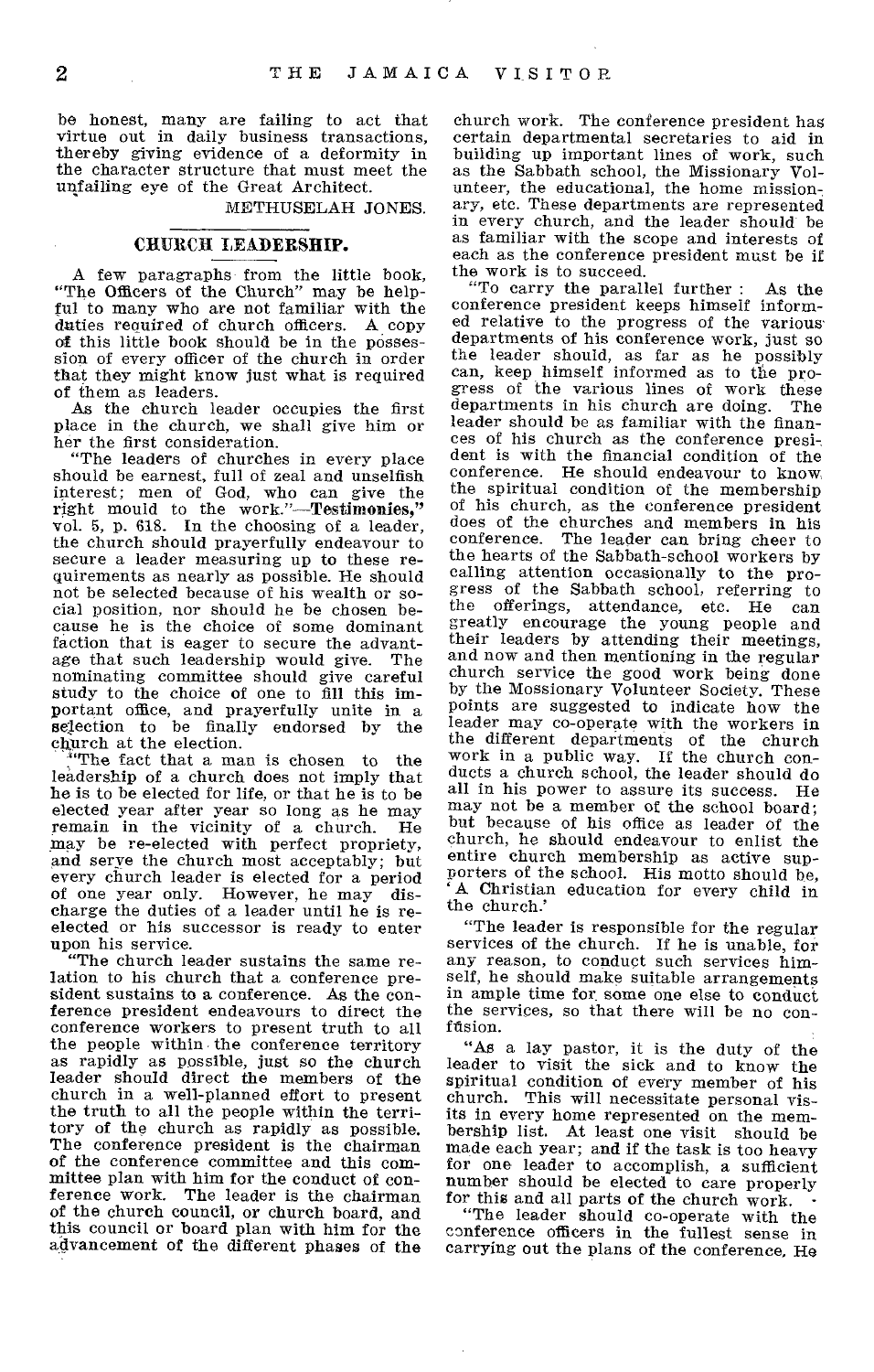should see that the treasurer's remittance is sent to the conference treasurer promptly at the close of each month. He should also make sure that the clerk's report is sent to the conference secretary promptly at the close of each quarter, and encourage like promptness on the part of the other officers having to send reports to the conference office. If the business meeting of the church is held at a regular time each month, it will greatly aid these various officers to prepare their reports and get them mailed promptly.

"The leader should give much study to the world-wide programme of the church, and keep before the church in a tactful way the needs of our foreign work. He should present to the church from time to time the meaning of stewardship, urging all to render to God His own in tithes and offerings. He should lead out in such campaigns as the Harvest Ingathering and other great efforts to hasten the triumph of the message.

"Those who occupy the position of undershepherds are to exercise a watchful diligence over the Lord's flock. This is not to be a dictatorial vigilance, but one that tends to encourage and strengthen and uplift. Ministry means more than sermonizing; it means earnest, personal labour. The church on earth is composed of erring men and women, who need patient, painstaking effort that they may be trained and disciplined to work with acceptance in this life, and in the future life be crowned with glory<br>and immortality. Pastors are needed— Pastors are needed faithful shepherds—who will not flatter God's people, nor treat them harshly, but who will feed them with the bread of life, —men who in their lives feel daily the converting power of the Holy Spirit, and who cherish a strong, unselfish love towards those for whom they labour.

"The greatest want of the world is the want of men,—men who will not be bought or sold; men who do not fear to call sin by its right name; men whose conscience is as true to duty as the needle to the pole; men who will stand for the right though the heavens fall."—Education, page 57.

W. J. HIJRDON.

# *HOME MISSIONARY DEPARTMENT.*

#### A PARABLE.

I have heard the story of a man who was always complaining of being sick, yet he could never tell just what was wrong. He ate good wholesome food, breathed good fresh air, and had most of the ordinary comforts of life; still he was always com-plaining and to those who enquired after his health he would always answer that he was not well but was unable to tell the. trouble. Of course he was always seeking sympathy as such people always do, and his

friends and neighbours gave him enough advice to fill a book but none of it seemed to suit his case.

One night this unhappy man had a dream, and even though it was an unusual dream he did not seem to be astonished, as the most impossible things seem real in dreams. In his dream he seemed to hear the various members of his body in a conversation.

The feet began (the lowest members first) and they said, "We are a constant wonder to ourselves, to see how we bear this body around and carry it here and there, yet we are not appreciated. If all the body would work as we do this would be a different body."

Next the stomach spoke and said, "It is terrible how I am abused. I am expected to take care of every thing which comes my way, whether I like it or not. I am completely disgusted with this proposition."

Then the eyes spoke and said "I think I am the most important of all the members for what would this body know of the things around without me?"

Next the ears spoke up boastfully and said, "It seems that the one who works the hardest is always slighted the most. Do you not realize that it is I who listen for every thing which is said that might be of interest to this body, and not only that, but I stay awake when the rest of you are asleep in order to give alarm in case of danger."

At this the tongue spoke and rattled on and on as if he would never be still. He said in part: "It is I who give voice to all the complaints of all the members of this body, in fact I am never silent but ever ready to express any word of complaint which you suggest. It would seem that you would give me a little credit for my great service. I am sure that if the rest of you would be as diligent as I, this body would be working in first class order."

Next the brain spoke and said: "It does seem strange that I who am the head of this body. and occupy the most important post should be thus slighted in this conversation. I am the general and I am the one I am the general and I am the one who gives orders. If you all kept the general interest in mind as I do, I am sure that this body would get along all right."

After these members had boasted a great deal and quarrelled considerably as to who was the most 'important and as to whose fault it was that the body was in such a deplorable condition, they realized that the heart had not yet spoken, so they all listened for it to speak.

Finally, the heart said: "I have just been thinking of the difficulty in this body and I fear that I am to blame, for I fear I have not beat heartily enough and I know that a languid heart sends a stupor through the whole body and I am thinking that I expect to beat with a more steady and strong beat than ever before."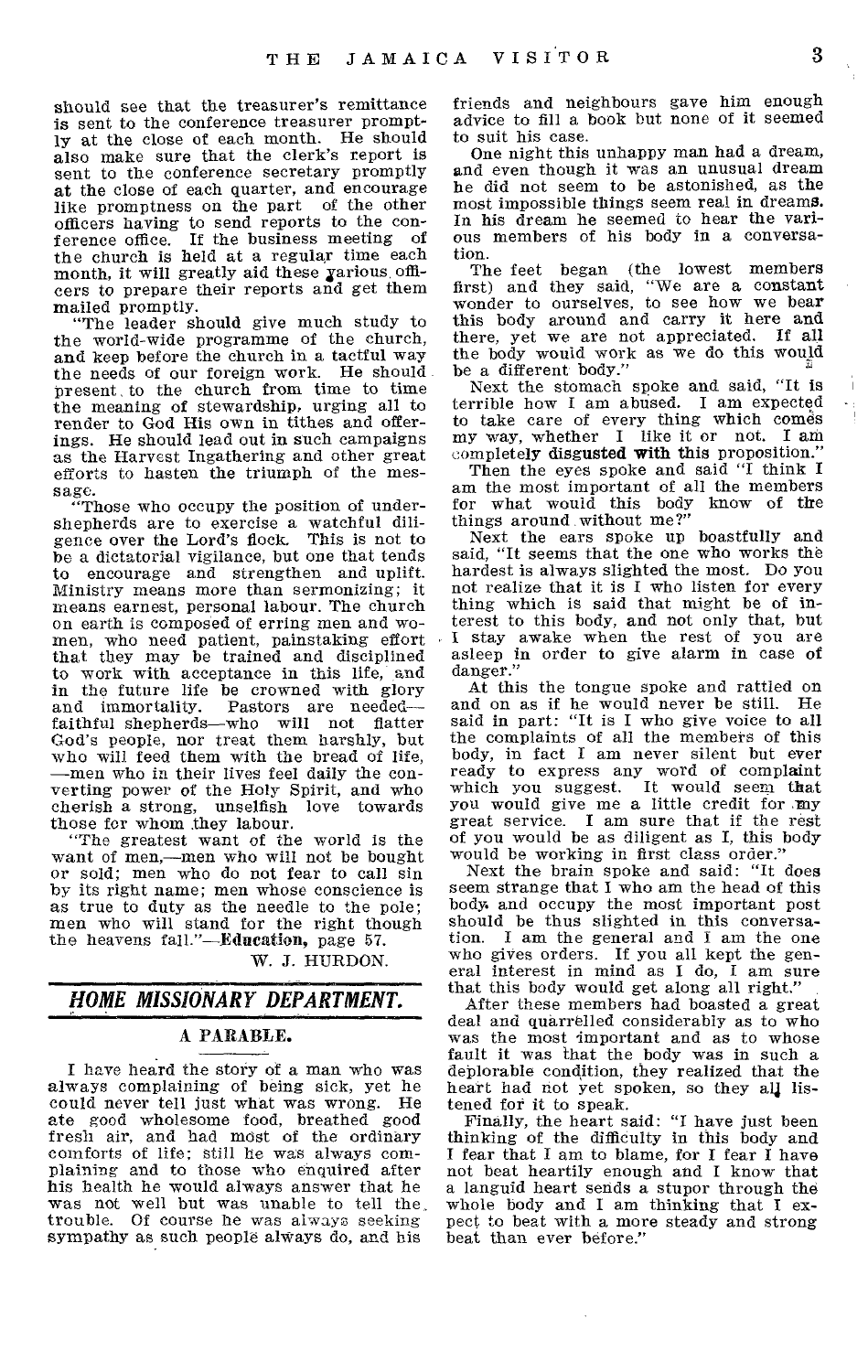At this all the members spoke, for they loved the heart and loved to hear his sweet voice. They said "0 no, you are not to blame. You are the seat of love and affection."

The heart said: "It is very kind of you to speak this way but if I am the seat of love and affection, it is because the Lord has placed me so, and I do desire to be faithful at my post."

After this little speech from the heart, a confessing mood fell upon all the members, and the foot said: "I am truly ashamed of myself for I can see that I have done my work grudgingly and this has caused the body to move with a languid step. Hereafter I shall step more briskly."

The stomach confessed: "I see now that I am largely to blame for I have worked unwillingly and have caused sourness to circulate through the body for when I have not fed the blood properly it has caused a stupid condition in all the members. Hereafter I shall cheerfully tackle every tough morsel which comes my way."

The eyes said, "Ah, as I see this thing now, I know I am to blame for I have looked longest at sad disagreeable things and have caused a depressed condition in this body. Hereafter I shall look at the pleasant things and shall rejoice this body with `whatsoever things are lovely.'

Then the ears said: "I know I have listened to the unpleasant and unkind. I have not listened enough to the true and the noble. I have been willing to hear gossip and scandal. I shall henceforth listen to the noble and true things, and not to the base and false."

The tongue seemed very much ashamed and said: "Truly I had forgotten that a 'wholesome tongue is a tree of life.' I have 'wholesome tongue is a tree of life.' been a fire that has kindled mischief in this body and have freely given vent to gossip and have forgotten that there is a time to speak and a time to keep silent. Hereafter I shall be a wholesome tongue, speaking of the things which are of good report."

The brain was much ashamed, and said: "Here I have boasted of my position as leader, yet what a poor excuse I have been. Now I perceive that if I am over all it is that I might serve all. From now on I shall think on high and holy things and `think of the beautiful; think of the true.'"

The heart spoke again and said: "I have just been thinking of how important each member is and yet how useless it would be without the other members; therefore we are not one member but many and the body is ndt one but many members, yet one body, and it takes us all to make up this body and it will be a success just as each one of us does his duty."

The next morning the man awoke and could not remember his dream but he seemed to feel altogether like a new man and to those who enquired after his health he answered that he was altogether a new man though he was not aware of the cause of the change, until long after when he recalled his dream and was able to unravel the happy mystery.

Let our churches heed the lesson. "But speaking the Truth in love, may grow up into him in all things, which is the head, even Christ: from whom the whole body fitly joined together and compacted by that which every joint supplieth, according to the effectual working in the measure of every part,\* making increase of the body unto the edifying of itself in love."

R. J. SYPE.

#### HENCOT.

Sunday, February 13, 1927 was a red letter day in the history of our work at Kencot; which brought joy and thankfulness to our hearts, for on that day came into being the Kencot Church of Seventh-day Adventists, with an enrolment of thirty-four charter members.

On Sabbath Elder R. J. Sype delivered a very interesting discourse, in which he spoke at length of the beginning and growth of our work in the world, and of the marvellous providences of the Lord in the promulgation of the gospel, also the part each church and member played in the great body organization. This was very appropriate on the eve of our organization.

At 8.15 a.m. on the morning of February 13, Elder Sype buried six dear souls with their Lord in baptism, at the North Street baptistry. One candidate was from the North Street church, and five from our effort at Kencot. May they be faithful to the end.

On Sunday night the organization of our church was effected. Officers were elected, and the names of those who desired letters of transfer from our North Street and other churches to become members of the new church were taken. Pray with us that the Lord may richly bless this new landmark, and that it will be a wonderful power in pointing the way to the Heavenly Canaan. We have just formed another baptismal class. Pray for the work here.

#### FRANK FLETCHER.

#### LITTLE LONDON.

You may say, "Why has Little London never reported? Perhaps it is because they are not working." But not so, for we are working, and I thank God for the privilege of reporting my little bit. Since accepting this message a little over three years ago I never cease sounding this truth and asking the Lord to give me even one soul as a result of my labour. Praise His name, He has given not one soul but a whole family of seven, of whom the head has been a preacher in the church from which he came.

Brethren, shouldn't we be more faithful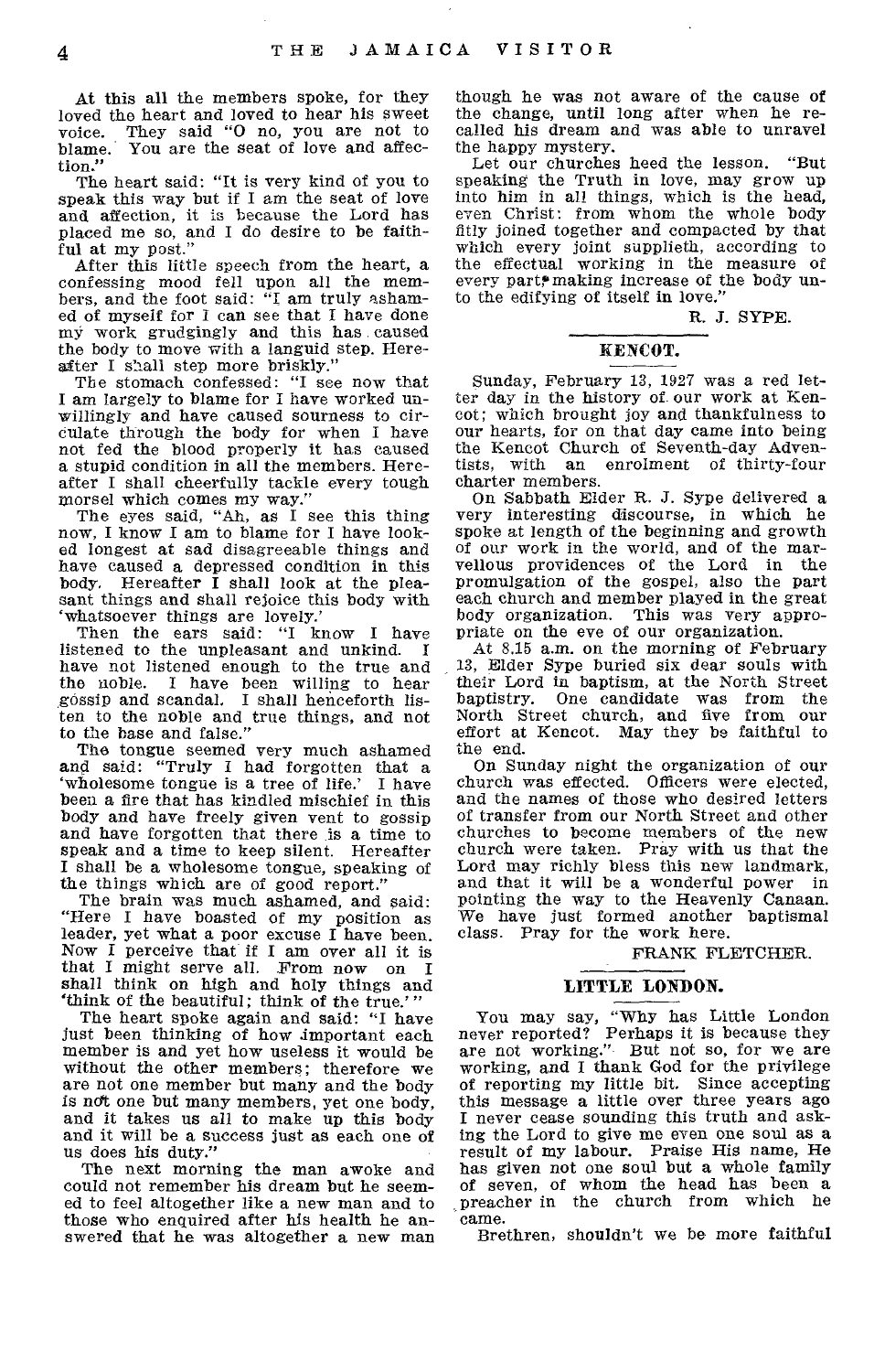to God? It is through daily labour that the Lord has added this blessing to me. Our financial goal may not be grand this year at Little London, but we hope to reap a harvest of souls. I ask your prayers that the Lord may help me to do some better -work for Him, and also in behalf of the church of Little London.

J. AUTHUR.

# THE NEXT STEP.

You have engaged in Harvest Ingathering. You have received the people's money. Now take the next step. Seek out the ones who gave most willingly, and tell them a little more about our work. In this personal house-to-house labour you will be greatly assisted by the lessons in our course "How to Prepare and Conduct A Bible Reading," which is really a course in personal work. Let us tell you about it and about Practical Nursing, and many other interesting studies that will pleasantly occupy your spare time.

FIRESIDE CORRESPONDENCE SCHOOL. Takoma Park, Washington, D.C., U.S.A.

# WARNING OR WINNING?

"Let us stop talking about warning, and talk more about winning" said the pastor as he spoke to the little flock gathered at the mid-week prayer meeting. For fifty the mid-week prayer meeting. years we have been talking about"giving the warning" and it surely is time we changed our view point, and get the vision of WINNING.

It is a noticeable fact that the missionaries coming in from heathen fields do not talk much about "Warning" but they do tell us a good deal about "Winning" souls to the Master. Coming down to the last days of probation this gospel Message is to go to all nations, kindred, tongues and peoples, and it is to be a WINNING message for Christ is soon coming for His people.

"He that WINNETH souls is wise" the Word tells us. Is it because we do not have that "Wisdom" that we feel more free to Warn than Win? If so, would it not be well to see where the real trouble lies and find a remedy? The gospel seed has been sown, and now the harvest time is here. Where are the labourers who really can bring in the fruits and gather in the sheaves? Let us catch the vision of Winning and prepare for it. Perhaps the Fireside can help you. Let us hear from those who want to study how to WIN souls for the Master.

LIZZIE M. GREGG, Registrar,

Fireside Correspondence School, Takoma Park, Washington, D. C.

"Some people are afraid to lay up treasures in heaven, for fear they will never see them again."

# *SABBATH SCHOOL DEPARTMENT.*

"The Sabbath-school is an important branch of the missionary work, not only because it gives to young and old a knowledge of God's Word, but because it awakens. in them a love for its sacred truths, and a desire to study them for themselves: above all, it teaches them to regulate their lives by its holy teachings."—Testimonies to Church, Vol. 5., page 389.

"Young men and women are to come forth from our Sabbath-schools and colleges to become missionaries for God. They need the very best of instruction and religious training. They need that virtue that comes from God, added to knowledge, whelk will qualify them for trying and responsible poritions."—Testimonies on Sabbath-school Work. p. 53.

"What the cause most needs is conse-crated young men and women, who feel a personal responsibility for the advance of the work, and who will co-operate with divine agencies to shed light into the moral darkness of the world."—Test. on S.S.W. p. 57.

"The Sabbath-school work is important, and all who are interested in the truth should endeavour to make it prosperous." Test, S.S. Work, page 109.

"Entire consecration of soul must be maintained as much by the teachers and superintendents of our Sabbath-schools as by ministers in our pulpits, for all alike are engaged in the work of bringing souls to Christ. Each in his place is to work, as did Christ, in the spirit of love, for the erring and unpenitent. This is what Christ would see in the Sabbath-school work."— Test, on S.S. Work, page 42.

MRS. W. J. HURDON.

# *EDUCATIONAL DEPARTMENT.*

#### CHRIST'S OBJECT LESSONS.

It is now time to close up the Christ's Object Lessons compaign which we inaugurated some time ago. It has occurred to us that a report of what has been done will be in order. To date 201 of these books have been sold and paid for. Perhaps more have been sold but the money has not been sent in. We very much appreciate the cooperation of the churches in this undertaking, and wish to tender our sincere thanks to all who have done their part. Now that the campaign is to be closed we are asking the church leaders to gather together all of the unsold books and send word to the Principal of the West Indian Training College, Mandeville, stating how many books you have in hand. If you know of some one going to Kingston who will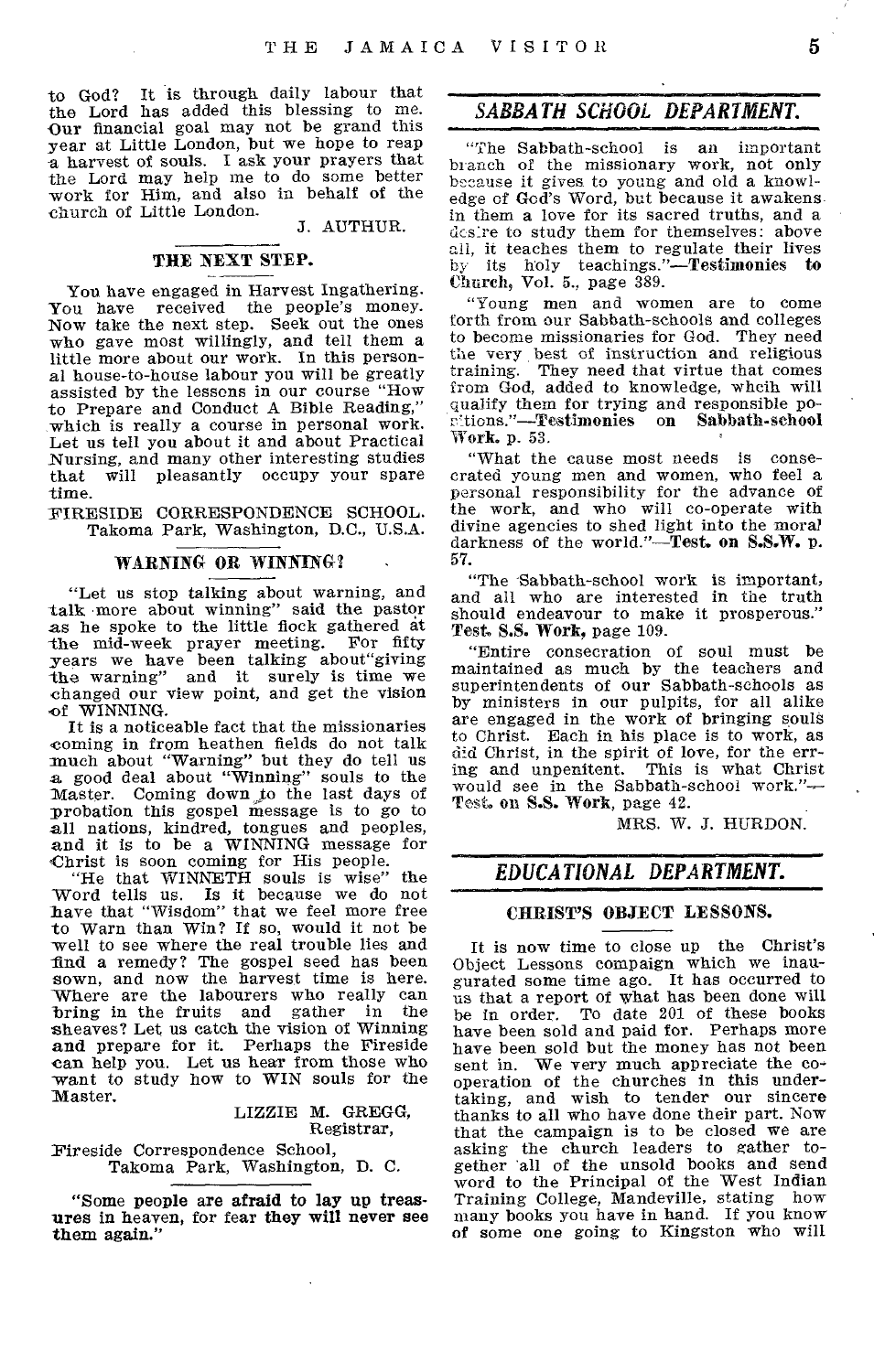take the books to the Tract Society office kindly send them along. Otherwise we shall arrange for some worker to take the books when they are visiting your church. If there is any money out for any of these books kindly have it collected and sent forward as early as possible. Again accept our thanks for your kind co-operation and please do not delay to co-operate in closing the campaign but let us hear from you.

W. H. WINELAND.

#### CHILD TRAINING.

"The life of the family is the basis of the life of the nation." "Honour thy father and thy mother," says the Decalogue, "that thy days may be long upon the land which the Lord thy God giveth thee," and this promised reward of filial respect is, it would seem, as much for the nation as for the individual. National permanence depends upon sound family life, and nowhere else is this more forcefully enjoined or more clearly exemplified than in the Old Testament. The first school was and is the home, and the first and best teacher as to the deeper things of life is, or should be the parent. "Therefore shall ye lay up these my words in your heart and in your soul," is the command of the Lord in Deuteronomy, but this command is directly followed by another, 'And ye shall teach them your children, talking of them, when thou sittest in thy house, and when thou walkest by the way and when thou liest down, and when thou risest up." Only at a comparatively late date did the school as a separate institution, established especially for the instruction of the young, make its appearance among the Hebrews. But parental care to a great degree made good a deficiency which would seem to us, living as we do in the atmosphere of schools, to be fatal to any progress.

Not only was the family a school in morals and religion; it was also a school in the more practical affairs of life. that does not teach his son a trade makes him a thief" is a saying of the Talmud which enforces the profound truth that self dependence in the matter of getting one's living is one of the most necessary safeguards of morality. The fact that Jesus was a carpenter was not unrelated to the other and deeper facts of his life and ministry, and the fact that Paul was a tent-maker is as necessary for a complete understanding of the glorious career of the great apostle to the Gentiles as the seemingly more important fact that as a youth he sat at the feet of Gamaliel.

The care of children is a community duty. The words of Jesus about causing little ones to offend mean not only that each of us should be careful of his conduct in the presence of children, but also one of our chief duties is to see that the community

 $\ddot{\phantom{a}}$ 

in which we live and that larger community which we call society are wholesome places for children to grow up in. There is scarcely any matter of community welfare but finds one of the chief arguments for its support in the needs of childhood. It may be a concrete question like that of clean milk, or a question of an abstract nature, such as that of an ideal system of taxation, but back of it all is the question of child welfare and of "a fairer world for the coming race than we ourselves have known." Nowhere in the prophetic writings do we find the teachings of Christ in this particular more clearly anticipated than in the noble picture of Zechariah of the better day when "the streets of the city shall be full of boys and girls playing in the streets thereof."

The child is the hope of the race. In every child the race has, as it were a fresh start. The child is teachable; he is unblinded by prejudice; he is sincere; whatever his animal heritage, his mind has tendrils which reach out toward God and the truth and beauty of the religious life just as surely as the growing plant reaches for the sunlight. No wonder then that Christ used a little child as an object lesson in those qualities of mind and heart without which it is impossible to enter the kingdom of heaven. "Thoroughly Furnished," pages 8 and 9.

#### MRS. W. J. HURDON.

#### THE MORNING WATCH.

"It revolutionized our home." The antecedent of "it" was the visit of a young student, an earnest Christian who made it his business to keep the Morning Watch. "No matter whether we were planning an outing or the regular routine of the day, Howard always had a verse fom the Word of God that he had memorized. We all began to keep the Morning Watch, too, and our home is a different place." Such was the testimony borne by a member of the family to the influence of one who made it his unfailing practice to keep the Morning Watch.

Many who have known the blessing of the little calendar will be glad that the 1927 Morning Watch Calendar has now made its appearance. The verses have been chosen this year not only with the thought of giving a message to the heart, but also of storing in the mind those verses which will enable us to give "an answer to every man that asketh you a reason of the hope" that is in us. For instance, during January we shall not only store our minds with what the Word of God means to us who need its power, but we shall know the verses that tell of its inspiration. Later in the year, we shall see Jesus as our Creator, Redeemer and Friend, and we shall also learn the verses which promise His soon return.

For this reason the 1927 Morning Watch is a particularly appropriate gift for friends,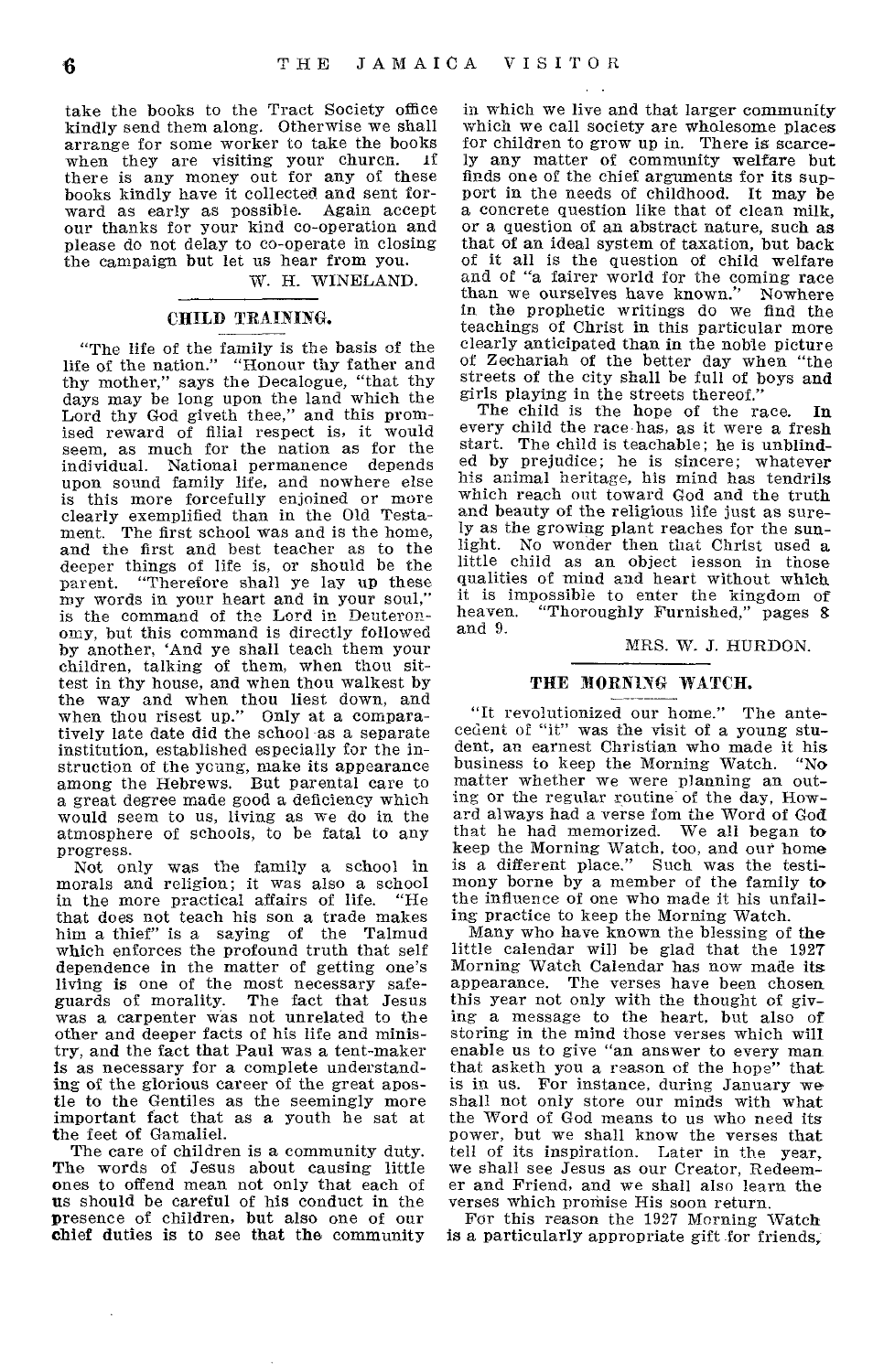who do not know the blessed message as we do. It will carry cheer, comfort; and courage, and also the seeds of truth for this time.

Order now through your local book and Bible house so as to have one for yourself and for each of your friends. The price of the plain calendar is threepence a copy, and the gift edition is ninepence, which is but the price of a card of greeting, and yet far more valuable and appropriate for a New Year message from a Christian. You will notice that the price marked in the calendar is sixpence. It has been thought that our young people and juniors may wish to place the calendar in stores or sell them to neighbours. The cost of handling in this way is worth the added threepence, and such a plan will also give those who wish to take advantage of it, an opportunity to earn mission funds. The price of sixpence for such a booklet, when compared with smaller publications, is ridiculously small. But to those ordering directly from the Bible house the original price of threepence for the plain and ninepence for the de luxe holds, notwithstanding the price marked in the calendar itself.

HARRIET M. HOLT.

#### OUR HEALTH WORK.

Do you want Health? The treatment rooms at 28 Harbour Street, Kingston, Managed by Elder F. Hall and his lady nurses where the most advanced scientific methods are employed to restore Health, are doing a splendid, lasting work. Clergymen, law-yers, doctors, merchants, clerks, ladies, and men and women of other occupations can get rid of all their aches and pains at the LIFE & HEALTH TREATMENT ROOMS.

"Life is made up, not of great sacrifices or duties, but of little things in which smiles and kindnesses and small obligations, given habitually, are what win and preserve the heart and secure comfort."

# *OBITUARIES.*

# ALFRED LAWRENCE.

Alfred Lawrence, leader of the Craig Head church, died January 4, 1927. He was born September 26, 1876, and accepted present truth in August, 1912. His life is marked with usefulness to the brethern of the church. Much of his time was spent in training the young people to lives of active service and consecration. He also had good ability in imparting a knowledge of the truth to his people. He was also zealous for the progress of the work among the Teeple for whom he laboured so long. He was in his full senses up to the last moment

when he called his wife and other relatives and bade them good bye. He leaves a wife<br>with five children to mourn. His funeral with five children to mourn. was largely attended. Words for discourse were taken from Rev. 13: 14 and part of 1 Cor. 15 by the writer. A very good impression was left by the good behaviour of all present.

#### GILBERT D. HALL.

#### LUCETTA HOLMAN.

Sister Lucetta Holman, one of the first members of the Montego Bay church, who was born May 11, 1873, and married Octo-<br>hay 11, 1897, died February 3, 1927. She  $b$ ar 11, 1897, died February 3, 1927. has been church clerk and Sabbath-school superintendent for several years, serving faithfully. Week by week she spent much time in study and, planning to bring the school to a success. She always had the mission fields at heart as seen by the consistent way she urged the offerings week by week for the spreading of the Gospel to other lands.

This sister suddenly took sick on the night of the 30th January and was unconscious until the end. We are glad to know that in the days of her consciousness she made the best use of her time. Not only the family has lost a loving and dutiful wife and mother, but the church has lost a dear sister. Her voice is also greatly missed in the congregation. Her words to me a short time before her death, on a similar occasion, were that the Lord never does anything through mistake, but in everything He has a purpose. We can safely use these words in her case, for the Lord evidently has His purpose in taking her away from us, and we can only say "Thy will be done." Her funeral took place on the evening of the 4th. Brother A. C. Stockhausen presided. She is now awaiting the first resurrection. If faithful I hope to greet this dear sister in the Holy City.

#### A. M. LAWRENCE.

#### MEKILDA GARDNER.

Sister Gardner fell asleep at Seaford Town on Sabbath evening January 28th after a short illness of only three days. She accepted the third angel's message just one year ago and was baptized and became one of the charter members of the Seaford Town church just one month before her decease. During the short time that she was connected with us, Sister Gardner proved herself a faithful and willing worker, taking a keen interest in the last Harvest Ingathering campaign. Sister Gardner was laid to rest on Sabbath afternoon by the writer. A large gathering of sorrowing friends paid their last respects to her. She leaves a husband, ten children, and ten grand children, besides a sorrowing church to mourn her loss.

### ALLAN C. STOCKHAUSEN.